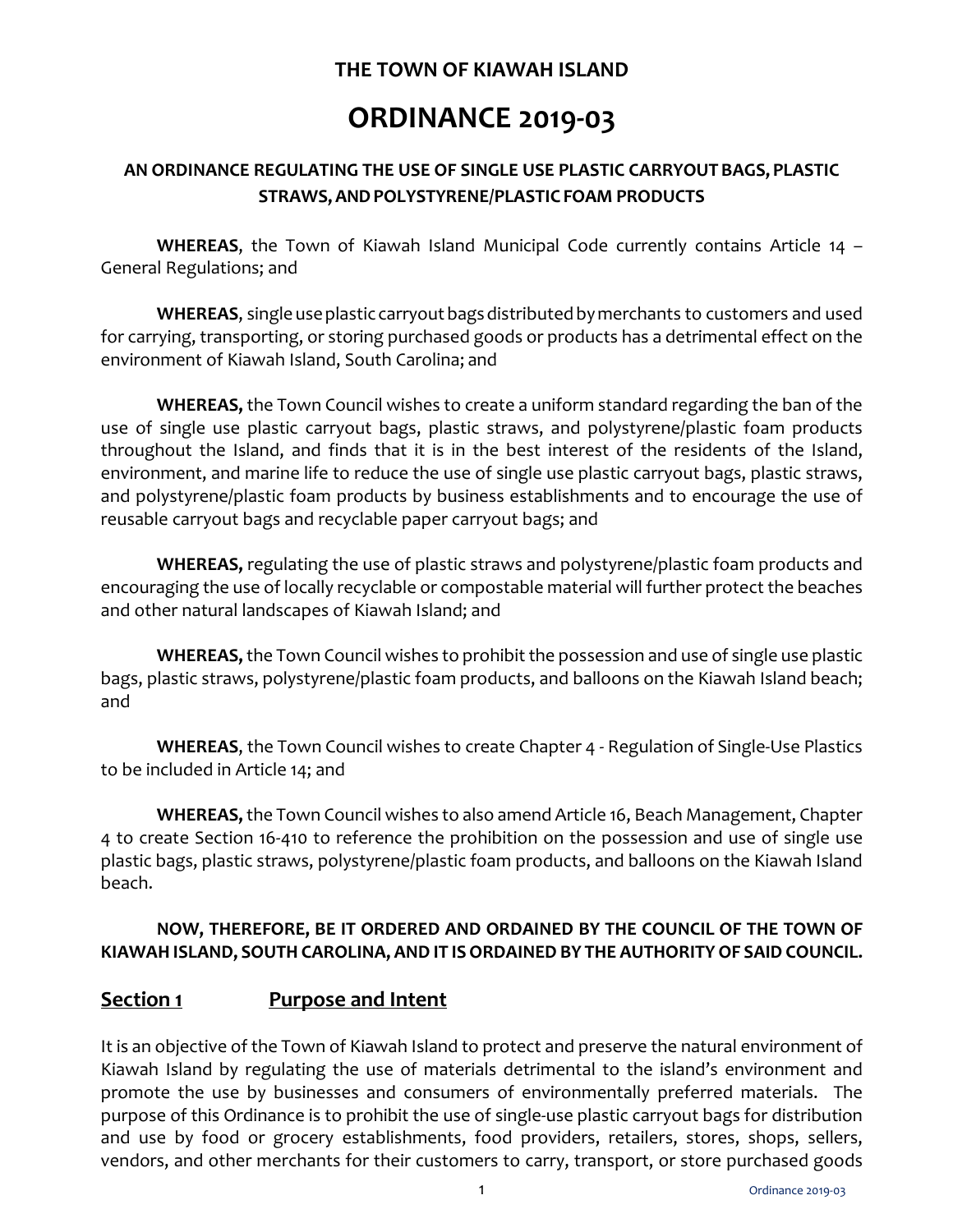or products, prohibit the use and distribution of plastic straws, and prohibit the distribution of polystyrene/plastic foam products. Business establishments are encouraged to make reusable carryout bags available for sale, recyclable paper carryout bags available for such distribution and use and use locally recyclable and compostable material.

## **Section 2 Ordinance**

Article 14 - Chapter 4 - Regulation of Single-Use Plastics shall read as follows:

## **Sec. 14-401 Definitions and Interpretations**

The following words, terms, and phrases, when used in this Ordinance, shall have the meanings ascribed to them in this section, except where the context clearly indicates a different meaning:

**"Beach"** That area as defined in Section 16-102 of the Town of Kiawah Island Municipal Code and extending into the waters of the Atlantic Ocean for a distance of 100 yards; provided however in addition, this shall not apply to persons operating boats in the area of the waters described herein.

**"Business Establishment"** Any food or grocery establishment, food provider, retail, or commercial enterprise that provides single-use plastic carryout bags to its customers through its employees, agents, or independent contractors associated with that business. The term includes, but is not limited to, retailers, stores, shops, sellers, vendors, warehouses, merchants or any other entity that sells goods and products that use and distribute single-use plastic carryout bags to their customers to carry, transport, or store purchased goods or products purchased from the business establishment.

**"Town of Kiawah Island Facility"** Any building, structure, or vehicle owned and operated by the Town of Kiawah Island, its agents, agencies, and departments.

**"Compostable"** All material in the product or package, when composted in an industrial or municipal compost operation, will break down, or otherwise become part of usable compost in a safe, timely manner.

**"Customer"** A client, purchaser, buyer, patron, shopper, and consumer who purchases goods, products, or merchandise from a business establishment.

**"Disposable Food Service Ware"** Any product, including but not limited to, containers, clamshells, bowls, plates, trays, cartons, cups, straws, stirrers, napkins, and other items designed for one-time use with prepared food, takeout food, and leftovers.

**"Food or Grocery Establishment"** Any sales outlet, shop, vehicle, or other places of business that sells or conveys food or beverages, in which the food or beverage is predominately contained, held, or wrapped in packaging.

**"Food Provider"** Any vendor, business, organization, entity, group, individual, or food or grocery establishment that offers food or beverage to the public.

"Polystyrene/plastic foam" A blown expanded and extruded polystyrene, often called Styrofoam,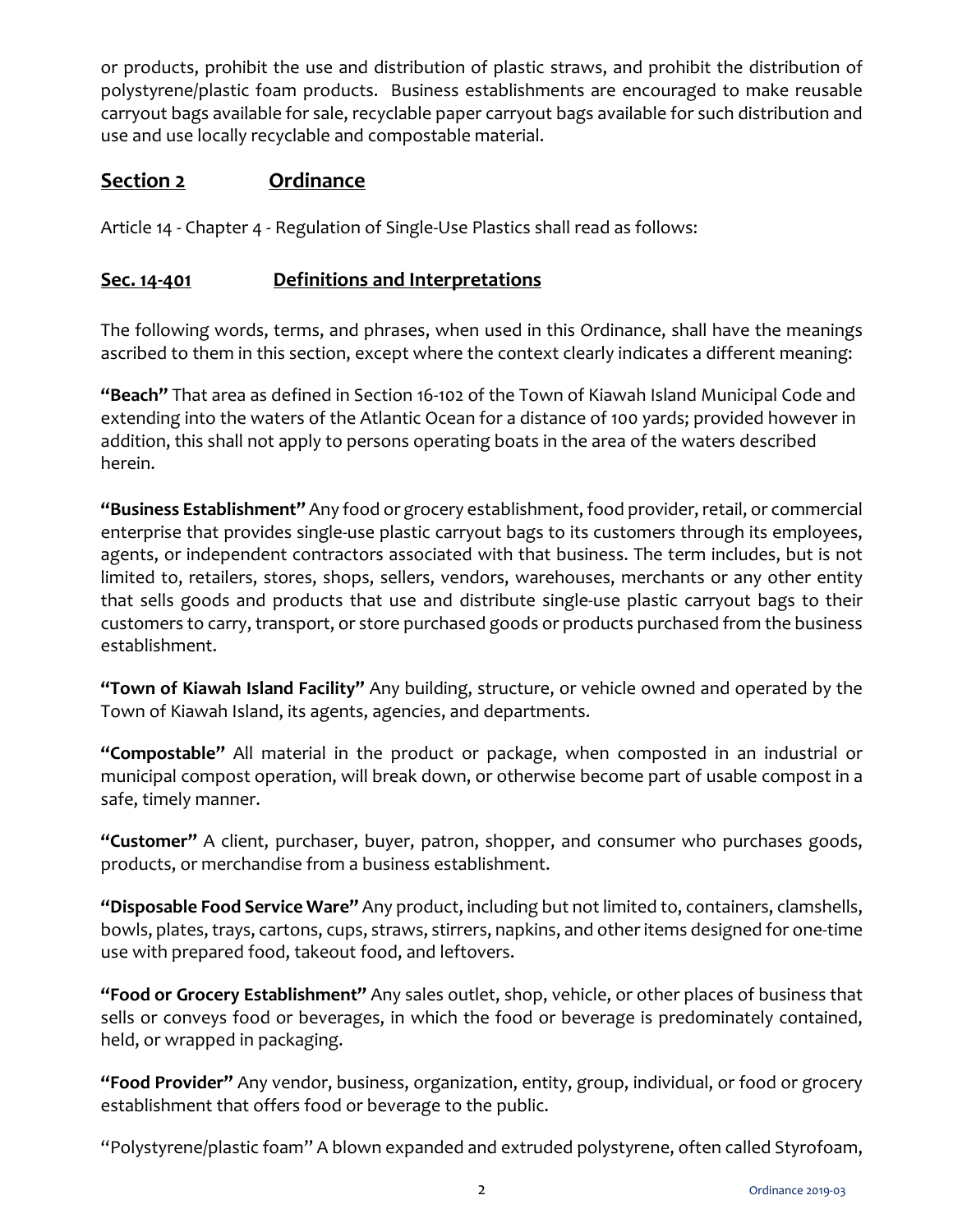or other plastic foam processed by multiple techniques into consumer products. The products generally include but are not limited to, cups, bowls, plates, trays, clamshell containers, meat trays, egg cartons, coolers, ice chests, shipping boxes, packing peanuts, and beach or pool toys.

**"Reusable Carryout Bag"** A carryout bag specifically designed and manufactured for multiple reuses that meet the following criteria:

- **A.** Displays in a highly visible manner on the bag exterior, language describing the bag's ability to be reused and recycled;
- **B.** Has a handle, except that handles are not required for carryout bags constructed out of recyclable paper with a height of less than fourteen (14) inches and width of less than eight (8) inches; and
- **C.** Is constructed out of any of the following materials:
	- **1)** Cloth, canvas, or other washable fabric, or other durable materials whether woven or non-woven;
	- **2)** Recyclable plastic with a minimum thickness of 4 mils; capable of being cleaned and disinfected, and has a minimum lifetime of one hundred twenty-five (125) uses;
	- **3)** Recyclable paper.

**"Single-Use Plastic Carryout Bag"** A plastic bag, made predominantly from lightweight plastic derived from petroleum or other biologically based sources, provided by a business establishment to a customer at the point of sale for the purpose of carrying, transporting, and storing the purchased goods or products.

## **Sec. 14-402 Regulations**

- **A.** No business establishment within the municipal boundary of the Town of Kiawah Island may provide single-use plastic carryout bags to its customers.
- **B.** Business establishments within the Town of Kiawah Island are strongly encouraged to provide prominently displayed signage advising customers of the benefit of reducing, reusing, and recycling and promoting the use of reusable carryout bags by customers.
- **C.** No food or grocery establishment or food provider within the municipal boundary of the Town of Kiawah Island may provide plastic straws or disposable food service ware containing polystyrene/plastic foam to its customers.
- **D.** No business establishment within the municipal boundary of the Town of Kiawah Island may sell, rent, or provide any polystyrene/plastic foam product to its customers, except as exempted in this Ordinance.
- **E.** All single-use plastic carryout bags, all plastic straws, all polystyrene/plastic foam products, and all balloons are prohibited from possession or use on the beach.
- **F.** All Town of Kiawah Island facilities shall use recyclable or compostable products for disposable food service ware.
- **G.** No person or business may provide single-use plastic carryout bags, plastic straws or polystyrene/plastic foam products at any Town facility, Town-sponsored event, or any event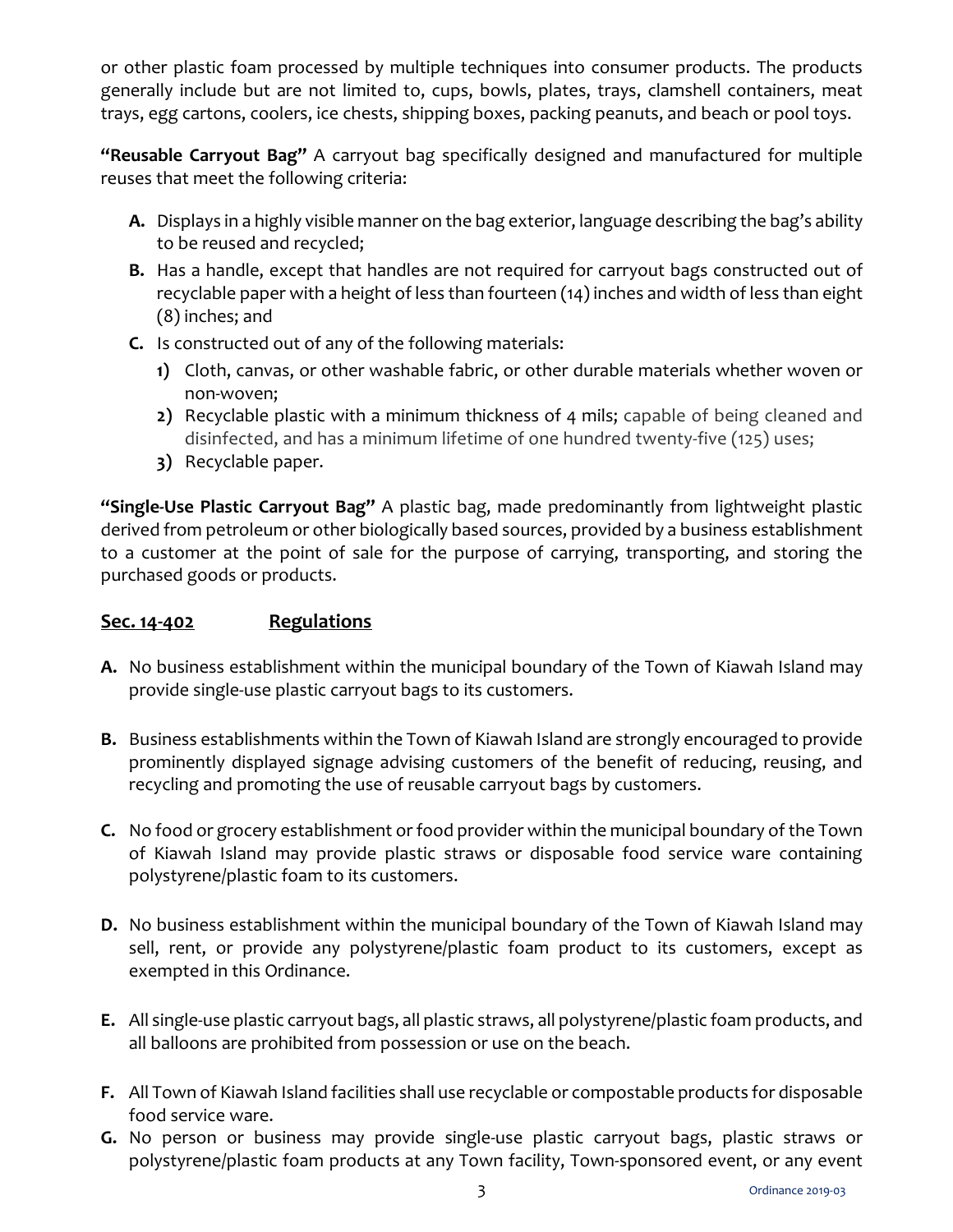held on Town property.

#### **Sec. 14-403 Exemptions**

This Ordinance shall not apply to the following:

- **A.** Laundry dry cleaning bags, door-hanger bags, ice bags, newspaper bags, or packages of multiple bags intended for use as garbage, pet waste, or yard waste;
- **B.** Bags provided by physicians, dentists, pharmacists or veterinarians to contain prescription drugs or other medical necessities;
- **C.** Bags used by a customer inside a business establishment to:
	- **1)** Contain bulk items, such as produce, nuts, grains, candy, or small hardware items;
	- **2)** Contain or wrap frozen foods, meat, or fish, whether or not prepackaged;
	- **3)** Contain or wrap flowers, potted plants or other items to prevent moisture damage to other purchases; or
	- **4)** Contain unwrapped prepared foods or bakery goods;
- **D.** Bags used by a non-profit organization or other hunger-relief charity to distribute food, grocery products, clothing, or other household items;
- **E.** Bags of any type that the customer brings to the store for their own use for carrying away from the store goods that are not placed in a bag provided by the store;
- **F.** Plastic straws necessary for customers with medical or physical conditions;
- **G.** Products made from polystyrene/plastic foam, which are wholly encapsulated or encased by more durable material, including but not limited to surfboards, boats, and life preservers;
- **H.** Meat trays, plastic lids used to contain foods and liquids, to-go condiments and cutlery (i.e., forks, spoons, knives);
- **I.** Any product purchased, prepared or packaged outside the Town of Kiawah Island and sold in or delivered into the Town; and
- **J.** Emergency, Hospital, and Medical Supply and Services Procurement: In an emergency situation and for immediate preservation of the public peace, health or safety, Town of Kiawah Island facilities, food vendors, Town of Kiawah Island franchises, contractors and vendors doing business with the Town of Kiawah Island shall be exempt from the provisions of this Ordinance.

## **Sec. 14-404 Requests for Exemptions**

**A.** A food or grocery establishment or food provider may request an exemption from the requirements of this Ordinance, for a period up to one year, upon written request to the Town of Kiawah Island Environmental Committee showing that this Ordinance would create an undue hardship or practical difficulty not generally applicable to other persons in similar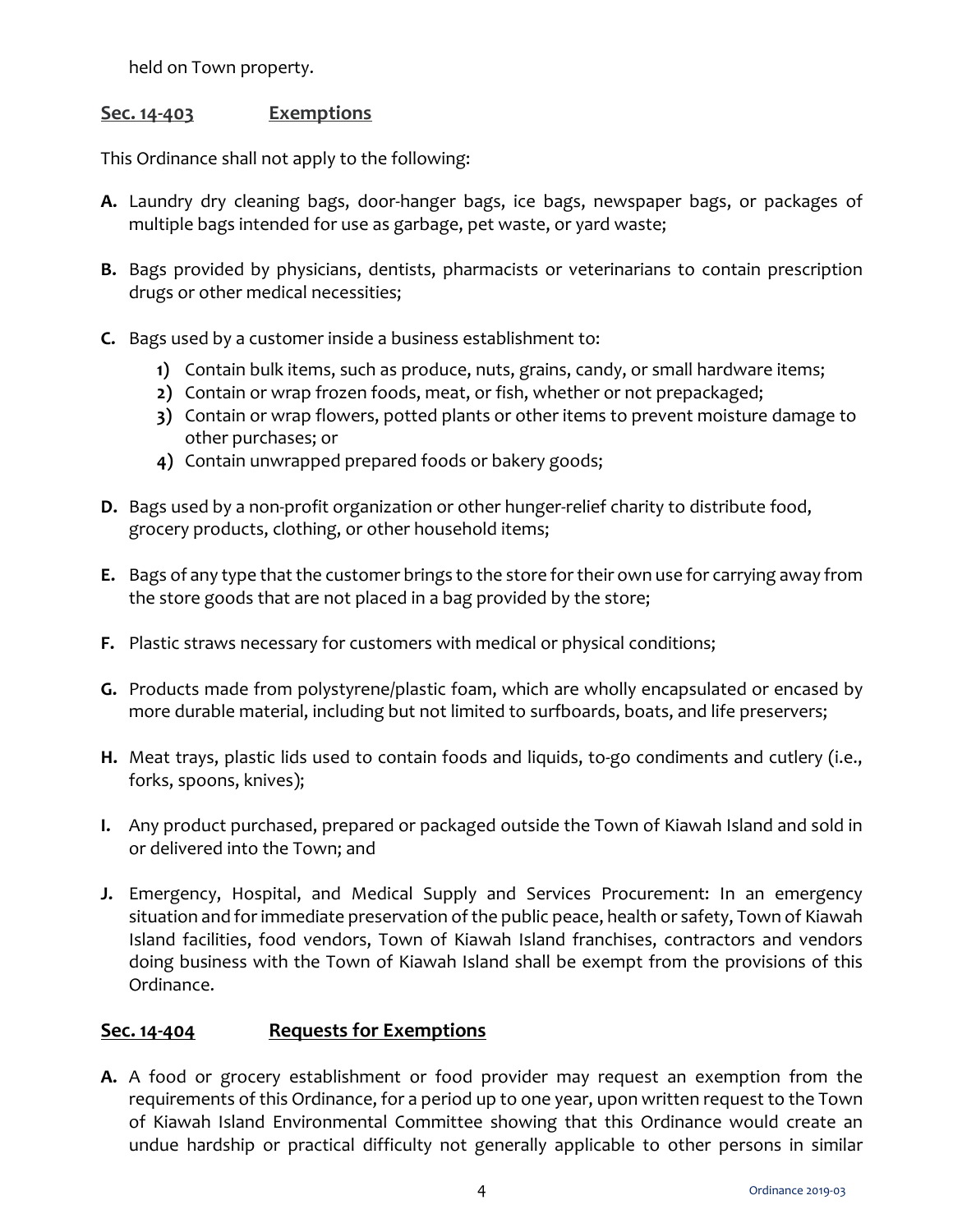circumstances.

- **B.** A business establishment may request an exemption to sell or provide polystyrene/plastic foam products, upon written request to the Environmental Committee showing a public health and safety requirement or medical necessity for the product.
- **C.** All requests for exemption shall be submitted to the Chairman of the Environmental Committee in writing only and include all information necessary for the Environmental Committee to make a decision, including, but not limited to, documentation showing factual support for the requested exemption.
- **D.** The Environmental Committee may approve the request for exemption in whole or in part, with or without conditions. The Environmental Committee shall issue its decision, in writing, within forty-five (45) days of receipt of the request. The decision of the Environmental Committee may be appealed to Town Council.

#### **Sec. 14-405 Enforcement and Penalties**

- **A.** Any person or business establishment that violates or fails to comply with any of the provisions found in this Ordinance shall be deemed guilty of an offense and shall be subject to a fine of up to \$500 or imprisonment for not more than 30 days, or both, upon conviction. Each day of violation shall be considered a separate offense.
- **B.** In addition to the penalties set forth in this section, repeated violations of this Ordinance by a person who owns, manages, operates, is a business agent of, or otherwise controls a business establishment, may result in the suspension or revocation of the business license issued to the business establishment for the premises on which the violations occurred. The Town of Kiawah Island will not issue or renew a business license until all outstanding fines against the business establishment for violations of this article are paid in full.
- **C.** Violation of this article is declared to be a public nuisance, which may be abated by the Town of Kiawah Island by restraining order, preliminary and permanent injunction, or other means provided by law, and the Town of Kiawah Island may take action to recover the costs of the nuisance abatement.

## **Section 3 Severability**

If any part of this Ordinance is held to be unconstitutional, it shall be construed to have been the legislative intent to pass said Ordinance without such unconstitutional provision, and the remainder of said Ordinance shall be deemed to be valid as if such portion had not been included. If said Ordinance, or any provisions thereof, is held to be inapplicable to any person, group of persons, property, kind property, circumstances or set of circumstances, such holding shall not affect the circumstances or set of circumstances, such holding shall not affect the applicability thereof to any other persons, property or circumstances.

#### **Section 4 Effective Date and Duration**